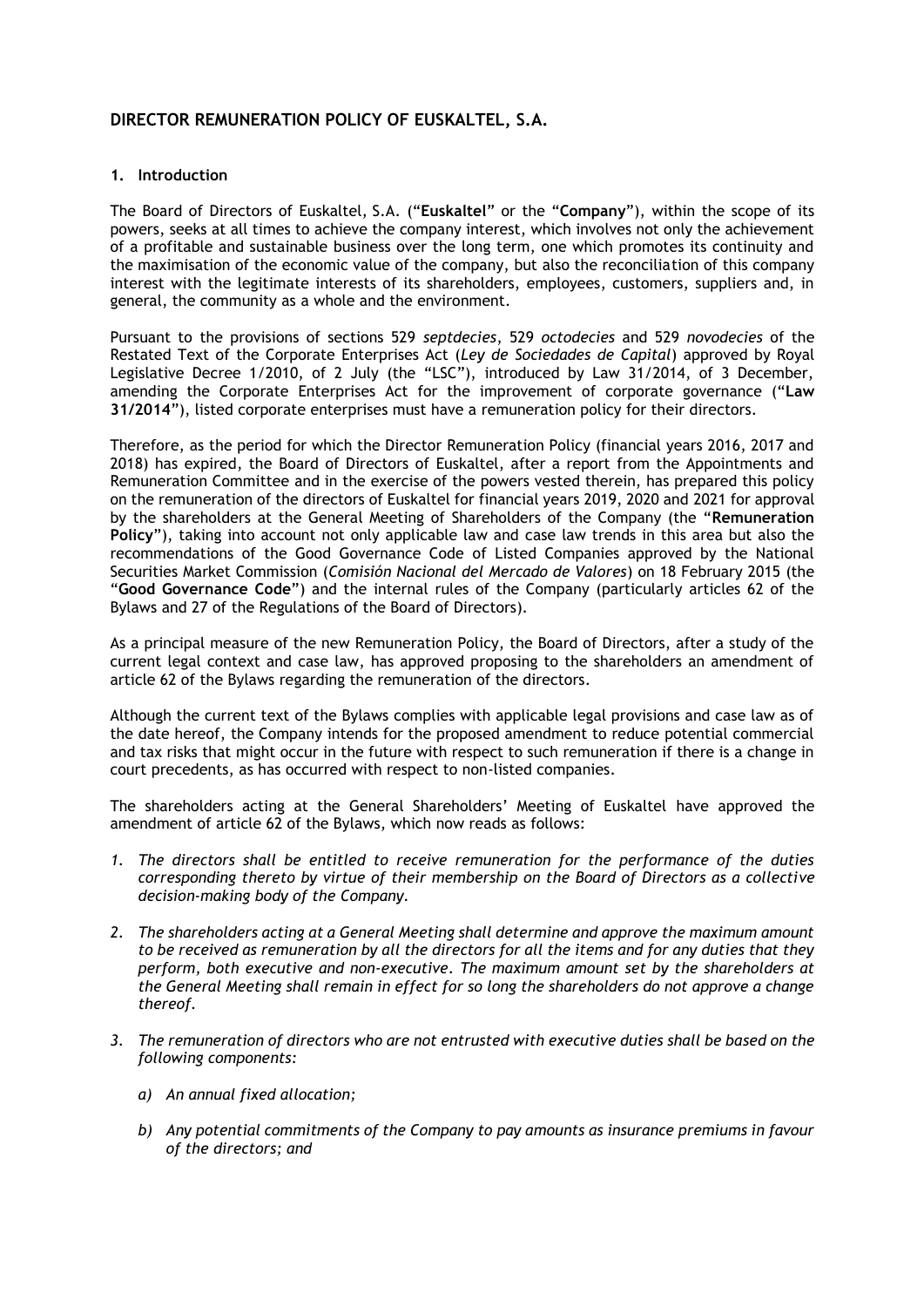*c) A civil liability policy obtained by the Company for its directors upon customary terms and proportional to the circumstances of the Company.*

*The specific amount corresponding to the above items for each of the directors who are not entrusted with executive duties shall be determined by the Board of Directors in accordance with the director remuneration policy. For such purpose, it may take into account, amongst other*  issues, the positions held by each director within the collective body itself, their membership on *and attendance at the various committees, and the classification of the director as independent or proprietary.*

- *4. Directors who are entrusted with executive duties shall be entitled to receive the remuneration provided for in the contract signed to that end between the director and the Company, for the following items:*
	- *a) Fixed annual remuneration.*
	- *b) Annual variable remuneration calculated based on benchmark qualitative or quantitative indicators or parameters linked to the level of achievement of their objectives (approved by the Board of Directors, upon a proposal of the Appointments and Remuneration Committee).*
	- *c) Long-term variable remuneration based on the delivery of cash or shares, share options or instruments or other remuneration indexed to the value thereof, linked to business objectives, the value of the shares and, if applicable, other corporate social responsibility objectives.*

*If indexed to shares of the Company or to financial instruments linked to the quoted price thereof, said remuneration must be approved by the shareholders at a General Meeting of Shareholders. If applicable, the resolution shall state the maximum number of shares to deliver, the exercise price or system for calculating the exercise price of the share options, the value of any shares used as a reference, and the duration of the plan.*

- *d) The following remuneration: (i) availability of company vehicle; (ii) life and casualty insurance; (iii) special health insurance; and (iv) the ability to enjoy all those benefits that the Company might make available to management personnel.*
- *e) A civil liability policy obtained by the Company for its directors upon customary terms and proportional to the circumstances of the Company.*
- *f) Potential severance payment for cessation in office or termination of contractual relationship with the Company.*

*These contracts must be approved in advance by the Board of Directors upon a proposal of the Appointments and Remuneration Committee, in compliance with the requirements of applicable law.* 

*Furthermore, the text of these contracts shall conform to the director remuneration policy to be approved by the shareholders at the General Meeting of Shareholders.*

*5. The director remuneration policy shall conform as appropriate to the remuneration system provided for in the Company's Bylaws, shall have the scope provided by law, and shall be submitted by the Board of Directors for approval of the shareholders acting at a General Meeting of Shareholders with the frequency provided by law.*

*In any event, the overall sum of all amounts to be received by all of the directors for any items during the financial year shall never exceed the maximum amount approved by the shareholders at the General Meeting."*

The new Remuneration Policy, consistent with the approval for the preceding three-year period, intends to comply with the principles of good corporate governance, providing greater transparency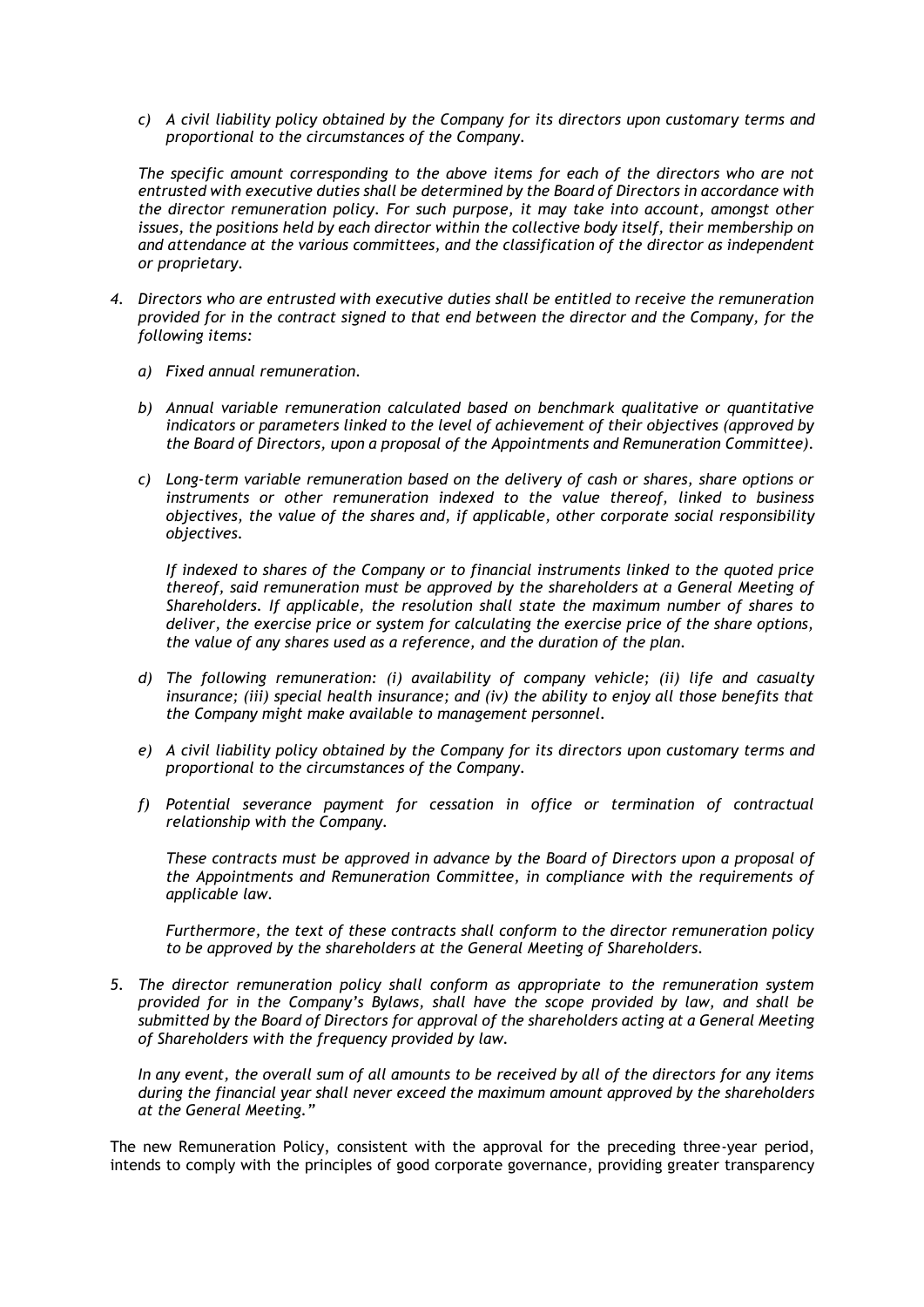and control over the remuneration of the directors by setting out in the Bylaws the items of remuneration of all directors for the performance of both executive and non-executive duties.

# **2. Regulatory framework of the Remuneration Policy**

Euskaltel has prepared this Remuneration Policy as a result of the new interpretation of the concept of directors in their "capacity as such" (Supreme Court judgement 98/2018 of 26 February) pursuant to articles 23.e), 217 and 529 *novodecies* of the LSC.

Although the aforementioned judgement does not apply to listed companies because the legal arguments expressly excluded these types of companies, Euskaltel has decided to plan ahead for a potential extrapolation of the arguments to listed companies, by amending the affected article of the Bylaws regarding remuneration of the directors.

Based on the interpretation of the Supreme Court, the following consequences arise under article 217 of the LSC:

- (i) The shareholders acting at a General Meeting must determine the maximum amount of remuneration of all directors for all duties they perform, i.e. for the performance of both executive and non-executive duties.
- (ii) The system of remuneration (not the quantum) for directors performing non-executive duties must appear in the Bylaws.
- (iii) The system of remuneration, i.e. the items of remuneration received for the performance of executive duties, must appear in the Bylaws.
- **3. General principles of the Remuneration Policy and specific characteristics of the remuneration of the directors**

### **3.1. Purpose and general principles of the Remuneration Policy**

Pursuant to article 27 of the Regulations of the Board of Directors of the Company, and within the limits set out in the Company's Bylaws, the Board of Directors shall endeavour to ensure that the remuneration of the directors is reasonably commensurate with the prominence of the Company, the financial situation thereof at any particular time and the market standards used at companies of a similar size or activity, and takes into account their dedication to the Company. The remuneration system established should be focused on promoting the long-term profitability and sustainability of the Company and include the safeguards required to avoid the excessive assumption of risk or rewarding unfavourable results.

The Board of Directors shall also ensure that the amount of the remuneration of external directors is such that it provides incentives to their dedication but does not compromise their independence.

In light of the foregoing, Euskaltel's Board of Directors, in defining the Remuneration Policy, has found that it should be based on the following principles in order to be consistent with the previous Remuneration Policy:

- Moderation: remuneration should be reasonably proportional to the Company, the economic situation thereof at any particular time and market standards for comparable companies.
- Suitability: the Remuneration Policy shall be focused on the attraction, motivation and retention of valuable human capital, as well as on remunerating professional merit, responsibility assumed and dedication in the case of external non-executive directors.
- Balance: the Remuneration Policy shall establish a suitable balance between fixed and variable components, such that fixed remuneration is a sufficiently high percentage of total remuneration that it allows the introduction of measures of flexibility for directors entrusted with executive duties.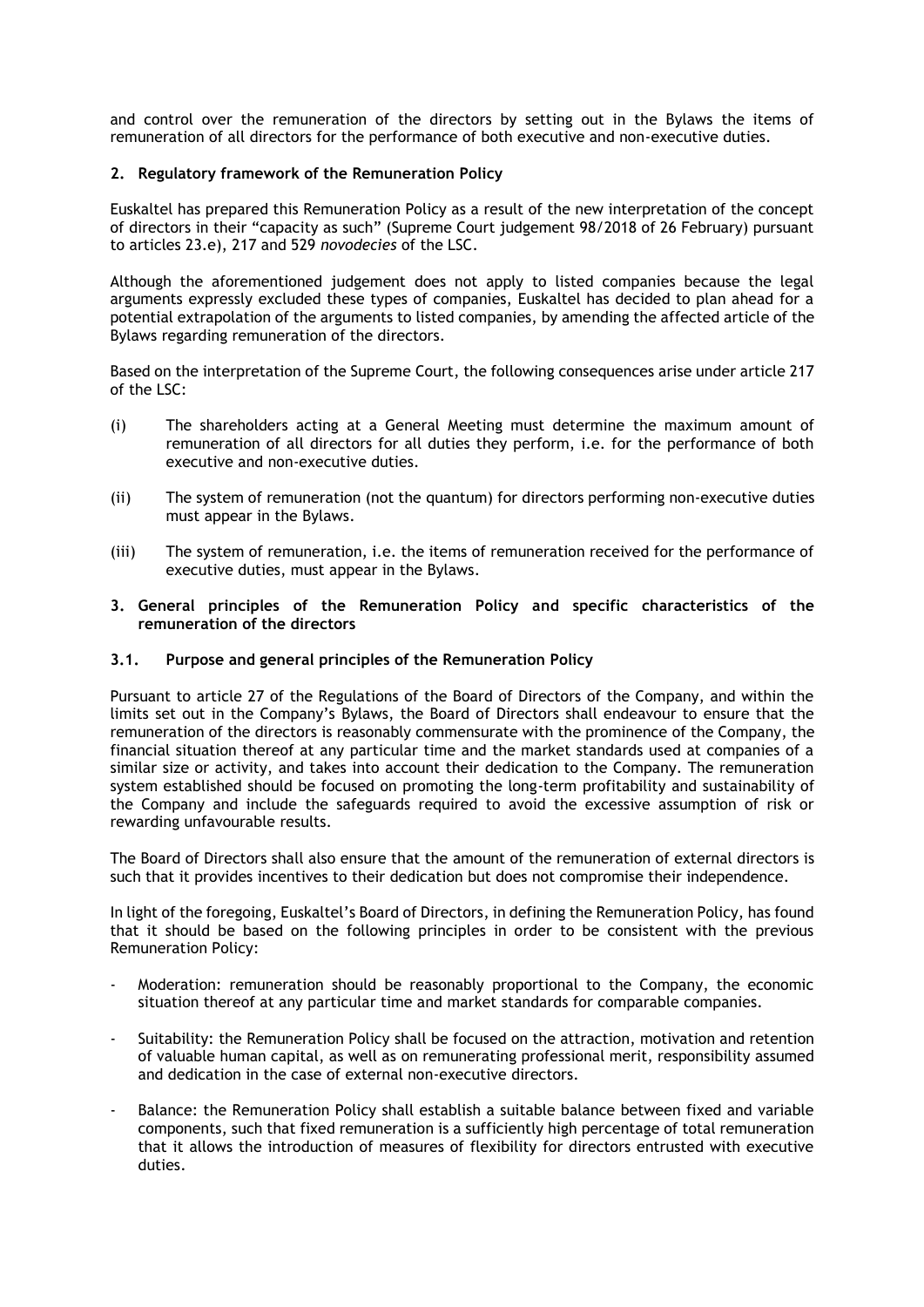- Profitability and sustainability: the remuneration of directors entrusted with executive duties shall incentivise performance and reward the creation of long-term value.
- Link to results: the remuneration of directors entrusted with executive duties shall include the required link to the Company's results over an appropriate time period, aligning with the interests, values and strategy of the Company.
- Fairness and external competitiveness: the external competitive environment and the principles of internal fairness shall be taken into account when establishing director remuneration.
- Transparency of the remuneration policy: the Remuneration Policy shall be established, determined and applied in accordance with applicable law, the internal rules of the Company and best corporate practices, ensuring transparency and adherence to the Good Governance Code. In particular, the Company shall make available to the shareholders on occasion of the call to the Annual General Meeting the Annual Director Remuneration Report, which shall be submitted to a consultative vote as a separate item on the agenda.

Based on these principles, Euskaltel's Board of Directors has defined a Remuneration Policy considering not only compliance with legal requirements, the Good Governance Code and internal rules, but also alignment with best market practices, having included elements intended to conform the remuneration of the directors to the long-term goals, values and interests of the Company.

For all of the foregoing reasons, this Remuneration Policy essentially differentiates between those directors who are not entrusted with executive duties from those others who are entrusted with executive duties at the Company, as described below.

#### **3.2. Specific characteristics of the remuneration of directors who are not entrusted with executive duties**

The application of the principles set forth in 3.1 above to the system of remuneration for directors of Euskaltel who are not entrusted with executive duties has the following characteristics:

- It is transparent in the information regarding the remuneration of directors.
- It is incentivising for remuneration of their dedication, qualification and responsibility, without being a hindrance to their duty of faithfulness.
- It is made up of a fixed allocation that is paid entirely in cash and remunerates membership on the Board of Directors and on any of its various Committees, without distinguishing duties or positions held, unless the Board of Directors otherwise provides, including any particular provision on remuneration, for the lead independent director.

Along these lines, the Board of Directors may make additional allocations to the lead independent director for the performance of duties inherent to such position. The amount of such additional allocation, if any, shall be determined by the Board of Directors on an annual basis, and may not, considered individually, exceed 25% of the annual fixed remuneration corresponding to the director for membership on the Board of Directors.

As regards the standards to be followed to determine the various components of the remuneration package of directors who are not entrusted with executive duties, the goal is to remunerate them in accordance with their professional value, dedication to the position and responsibility assumed thereby, without the remuneration received affecting their objectivity in the defence of the company interests.

As regards directors who are not entrusted with executive duties, the Remuneration Policy does not contemplate the payment of attendance fees, items that are variable or linked to results or payments in shares, share options or instruments based on shares.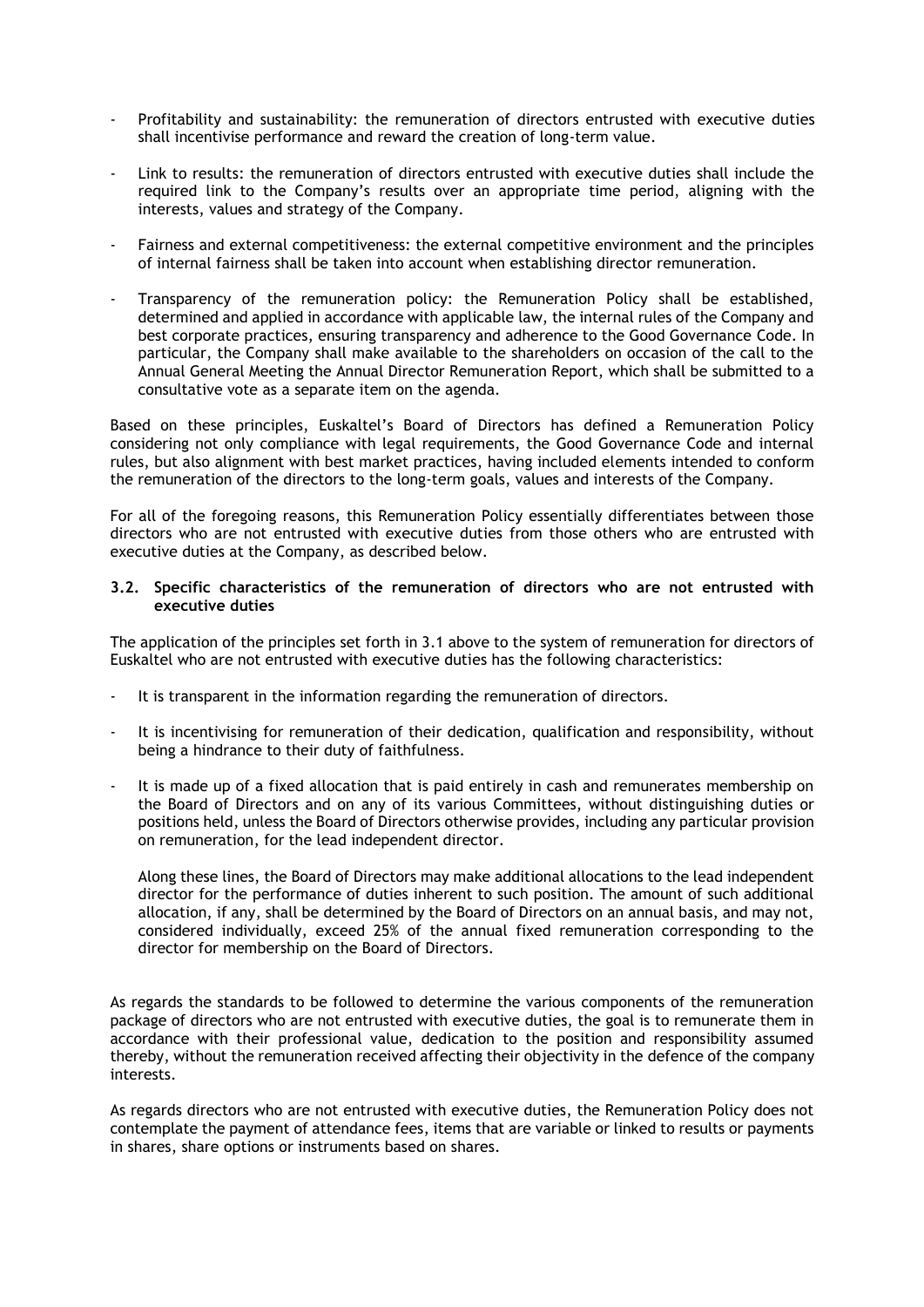Directors who are not entrusted with executive duties shall not receive severance payments or payments for termination of their duties as such or participate in savings or benefits schemes.

Furthermore, the remuneration of directors who are not entrusted with executive duties is supplemented with (i) the possibility of Euskaltel making individual annual contributions to insurance policies, and (ii) the existing civil liability insurance policy at the Company.

Finally, it should be noted that the foregoing items of remuneration are received only by directors who are not entrusted with executive duties, including proprietary directors, but excluding directors who are entrusted with executive duties, who only receive the remuneration established in their respective contracts within the items of remuneration set forth in the bylaws, as described in sections 3.3 and 6.

#### **3.3. Specific characteristics of the remuneration of directors who are entrusted with executive duties**

Executive directors are entitled to receive remuneration for the duties of this nature that they perform following the standards generally applicable to senior management and that are intended to establish a remuneration package that allows for the recruitment, motivation and retention of valuable human capital.

The characteristics of such remuneration package are the following:

- The remuneration is assigned for the performance of executive duties as set forth in the respective contracts within the items of remuneration established in the bylaws.
- The items of remuneration set forth in the contracts and in the bylaws conform to the provisions of this Remuneration Policy.
- The remuneration has a balanced and efficient relationship between the fixed and variable components.
- The remuneration system is compatible with proper and effective risk management and the longterm business strategy, values and interests of the Company, without the variable remuneration threatening the ability of the Company to maintain its solvency and financial position.
- The remuneration takes into account market trends and is positioned at the lead thereof in accordance with the Company's strategic planning as well as the size, nature and scope of its activities, and is effective to recruit and retain the best professionals.

The remuneration of the directors performing executive duties is therefore focused on generating value for the Company, seeking alignment with the interests of the shareholders, the prudent management of risk and strict compliance with applicable legal provisions regarding the remuneration of directors of listed companies.

The remuneration system for executive directors is therefore made up of:

- Annual fixed remuneration.
- Annual variable remuneration calculated based on benchmark qualitative or quantitative indicators or parameters linked to the level of achievement of their objectives (approved by the Board of Directors, upon a proposal of the Appointments and Remuneration Committee).
- Long-term variable remuneration based on the delivery of cash or shares, share options or instruments or other remuneration indexed to the value thereof, linked to business objectives, the value of the shares and, if applicable, other corporate social responsibility objectives.

If indexed to shares of the Company or to financial instruments linked to the quoted price thereof, said remuneration must be approved by the shareholders at a General Meeting of Shareholders. If applicable, the resolution shall state the maximum number of shares to deliver, the exercise price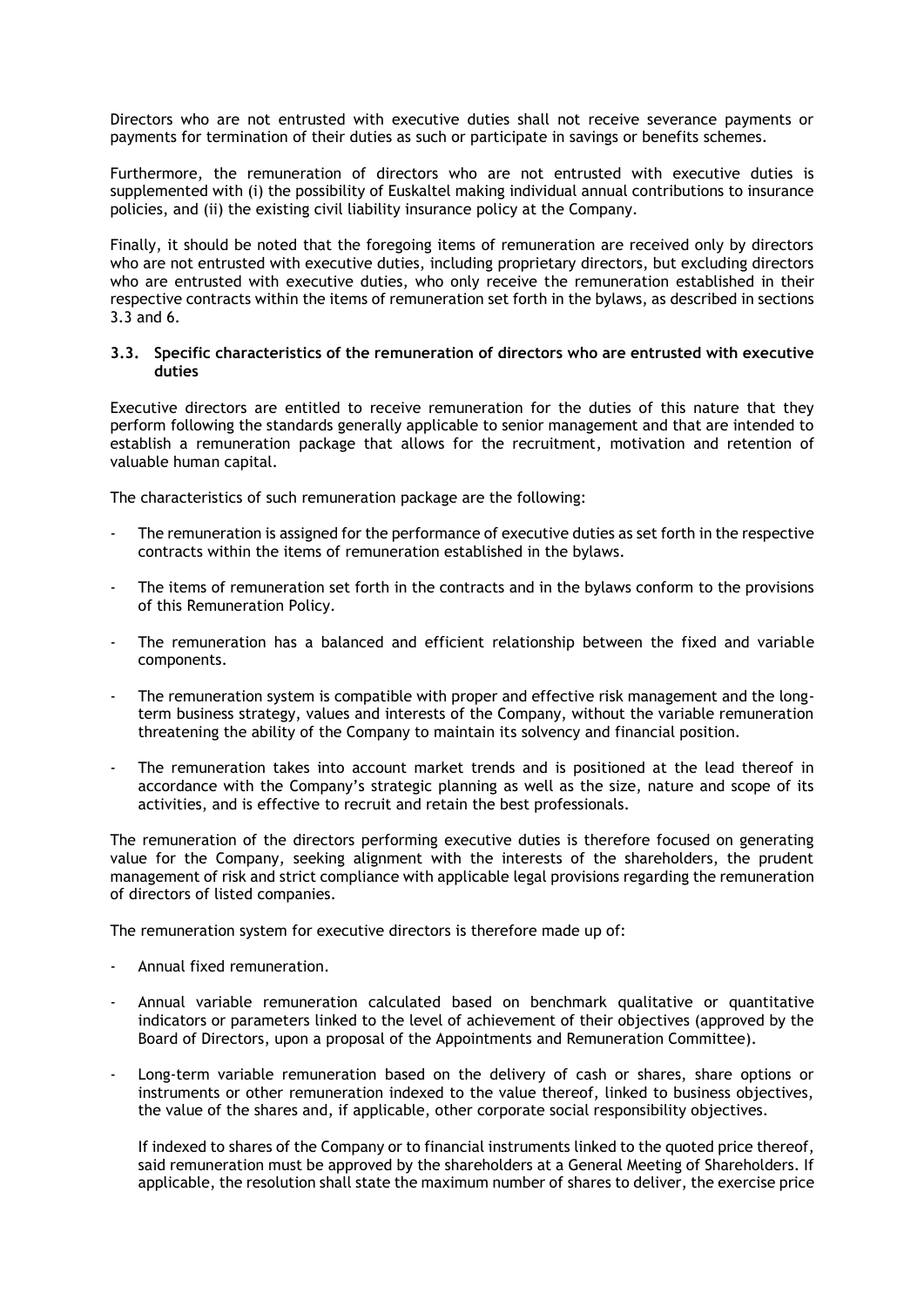or system for calculating the exercise price of the share options, the value of any shares used as a reference, and the duration of the plan.

- The following remuneration: (i) availability of company vehicle; (ii) life and casualty insurance; (iii) special health insurance; and (iv) the ability to enjoy all those benefits that the Company might make available to management personnel.
- A civil liability policy obtained by the Company for its directors upon customary terms and proportional to the circumstances of the Company.
- Potential severance payment for cessation in office or termination of contractual relationship with the Company.

Set forth below is a description of the system for remuneration of directors based on the principles, foundations and characteristics described above.

#### **4. Maximum amount of annual remuneration to be paid to the directors as a whole**

Pursuant to the Company's Bylaws, the shareholders acting at a General Meeting of Shareholders must determine the maximum remuneration to be received by the directors for all of the duties that they perform, both executive and non-executive.

Pursuant to the foregoing and the principles governing this Remuneration Policy, the maximum amount of annual remuneration for all directors as a whole is 4,500,000 euros.

This maximum amount shall remain in effect for so long as a change thereof is not approved.

For purposes of clarification, it is stated for the record that such amount does not entail an increase in the remuneration of the directors under any circumstances.

The purpose of the shareholders determining the maximum remuneration to be received by the directors for all of the duties they perform, both executive and non-executive, is only to avoid the occurrence of a potential tax risk consisting of the inability to deduct as an expense the amounts to be paid to the members of the Board of Directors.

#### **5. Remuneration system currently applicable to directors who are not entrusted with executive duties**

The Board of Directors has approved the following amounts within the remuneration framework described above:

- Annual fixed allotment for membership on the Board of Directors in accordance with market standards.

The fixed allotment for this item is 65,000 euros for financial year 2019.

- Annual fixed allotment for membership on each advisory Committee of the Board of Directors, determined with market standards.

The fixed allotment for this item is 15,000 euros for financial year 2019.

- Cash remuneration consisting of the payment by Euskaltel of insurance premiums, which must be approved by the Board of Directors. The annual maximum limit for 2019 is established at 8,000 euros for each director.
- A civil liability policy upon customary terms and proportional to the circumstances of the Company. The maximum amount of this coverage for 2019 is 10,000,000 euros.

This remuneration system, as well as the description of remuneration, is broken down on an annual basis in the corresponding Annual Director Remuneration Report.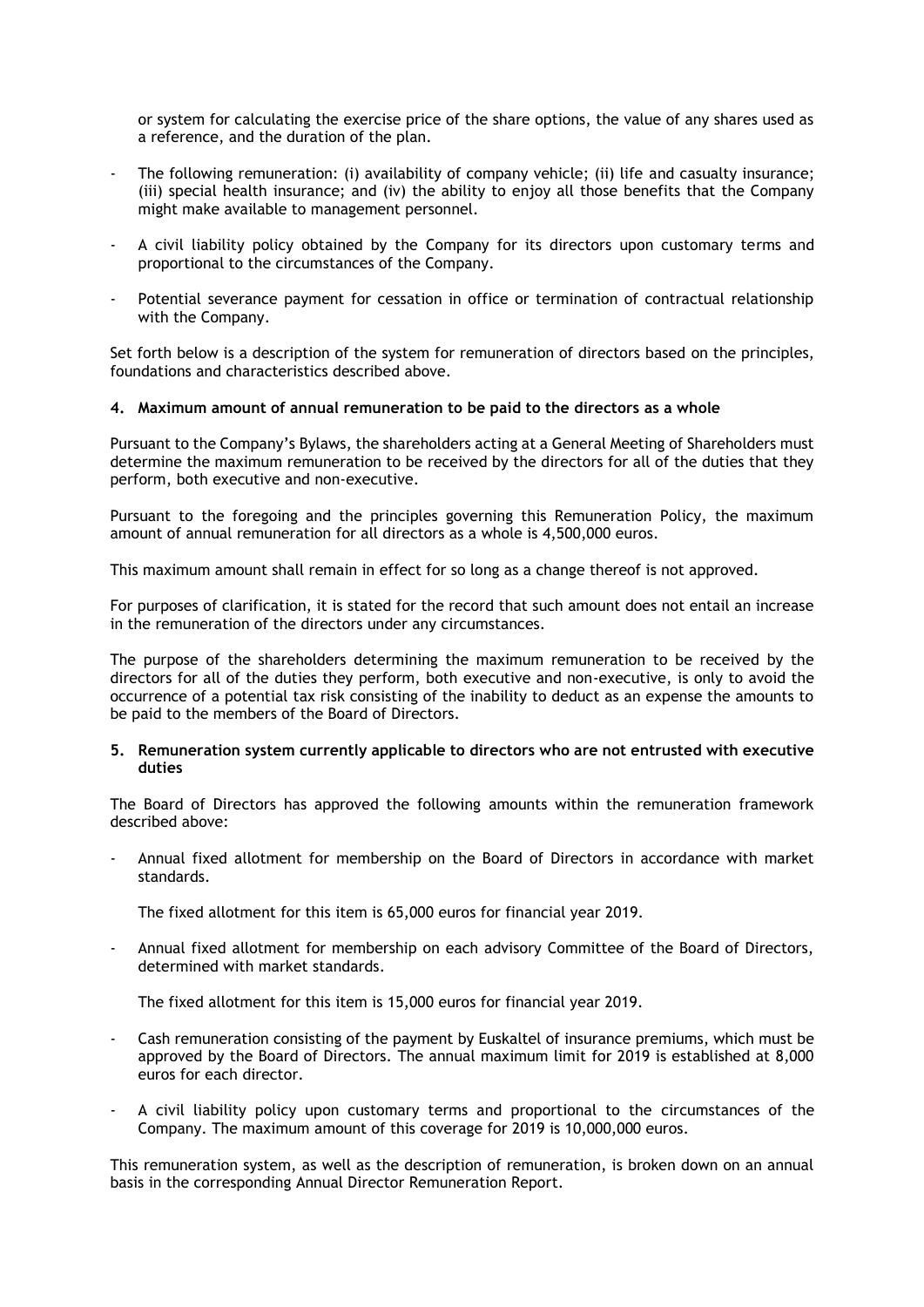# **6. Remuneration system currently applicable to executive directors**

#### **6.1. Annual fixed remuneration**

The fixed remuneration is intended to remunerate the performance of executive duties.

Fixed remuneration (i) shall be mainly based on a market focus and consider the size, nature and scope of the activities of the Company; and (ii) shall be duly aligned with the remuneration at comparable companies in the industry at the domestic and international level.

The fixed remuneration of the Chairman and of the CEO shall be updated annually by the Board of Directors upon a proposal of the Appointments and Remuneration Committee.

The Company shall timely report on the current system and levels of remuneration of the executive directors through the corresponding Annual Director Remuneration Report.

Along these lines, the annual fixed remuneration for financial year 2019 is 347,027.18 euros for the Chairman and 376,498.78 euros for the CEO.

#### **6.2. Annual variable remuneration**

As indicated above, annual variable remuneration only applies to the executive directors as a percentage of their fixed remuneration. Such variable remuneration is based on objective standards that seek to evaluate their contribution to the Company's business objectives in the performance of their executive duties.

Such annual variable remuneration of the executive directors generally ranges between 0% and 75% of the fixed salary at most for the CEO and between 0% and 60% for the Chairman, in both cases accounting for 50% of the fixed salary for achievement of 100% of the goals.

The setting of the objectives, as well as the achievement scales and performance evaluation, are within the purview of the Board of Directors, which will subsequently determine the level of achievement of the business goals used as a reference and the level of achievement of annual variable remuneration (including instances of under-performance and over-performance, as applicable).

Generally, the parameters to be taken into account for determining compliance with the annual variable remuneration objectives, as well as the respective weighting thereof, will be determined annually by the Board of Directors, upon a proposal of the Appointments and Remuneration Committee, based on indicators correlated to Company variables relating to the performance of the business and any other items of a qualitative or quantitative nature including, but not limited to, medium- and long-term sustainability, meeting strategic objectives or objectives relating to corporate social responsibility.

The aforementioned goals and parameters will also take account of the risk assumed to obtain a result and will pursue a balance amongst the Company's short-, medium- and long-term objectives, not revolving solely around one-off, occasional or extraordinary facts or data.

In all cases, executive directors shall be subject to the application of the objectives, parameters and weightings approved by the Board of Directors for the Company's management team generally.

The Board of Directors, upon a proposal of the Appointments and Remuneration Committee, may adjust said weightings or include other objectives that have priority for the short-term development of the business.

The annual variable remuneration system shall be updated regularly by the Appointments and Remuneration Committee, which shall determine whether it is sufficient to measure the contribution to the results of Euskaltel.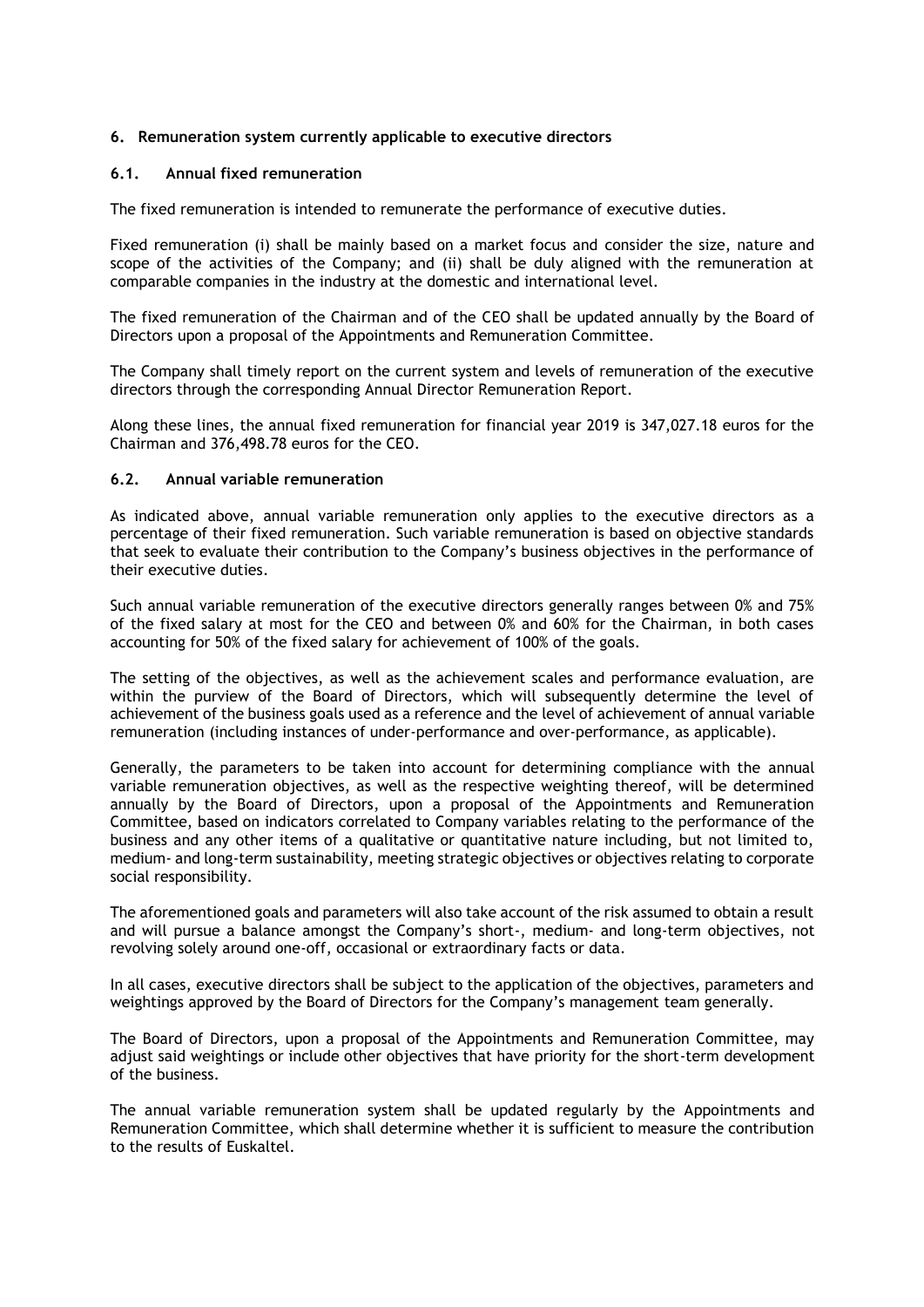By way of example, the parameters for annual variable remuneration applicable to this financial year 2019 and the respective weighting thereof are described below:

- Ebitda Customers: 40%.
- Cash flow/Revenue: 35%.
- Weighted churn: 15%.
- Corporate Social Responsibility (CSR)/Compliance: 10%.

For each financial year, the objectives and metrics shall represent a proper balance between financial and operational aspects of the Company.

Should the Company's auditors make qualifications in their audit report affecting one or more of the objectives and parameters that are to be taken into account in setting the annual variable remuneration of the executive directors, said qualifications shall be taken into account by the Board of Directors in setting the variable remuneration to be received by the executive directors.

The Company may also demand reimbursement of all or part of the variable remuneration, as applicable, if (i) the payment of the variable remuneration did not match the conditions for performance of the Company; or (ii) the variable remuneration was paid in light of data subsequently proven to be incorrect (e.g. if there was a correction to the annual accounts on which the variable remuneration was based).

### **6.3. Long-term variable remuneration based on the delivery of cash or shares, share options or instruments or other remuneration indexed to the value thereof**

The executive directors may participate in long-term incentive plans linked to strategic conditions and objectives that are payable in cash or in shares established by the Company for its senior officers.

Within the remunerative framework described above, the Board of Directors approved a 2017-2019 Incentive Plan for executive directors and senior officers that allows the beneficiaries to receive in financial year 2020 a certain extraordinary variable cash remuneration with the possibility of total or partial payment inn shares in the case of the executive directors, provided that there is compliance with the condition of continuity in office as well as the strategic business objectives and creation of value for the shareholders.

Along these lines, at the General Meeting of Shareholders held on 27 February 2016, the shareholders approved the potential delivery of a maximum of up to 180,000 shares to the executive directors within the framework of the incentive plans, allowing for total or partial payment of the Plan in shares of the Company.

The 2017-2019 Incentive Plan includes best market practices and the recommendations of leading proxy advisors, institutional investors and the Good Governance Code of Listed Companies:

- Establishes clear grant levels for each level of beneficiaries near the average for the market.
- Establishes a 3-year measurement period.
- Establishes an additional holding period for the shares.
- Represents a prudent percentage of capitalisation value.
- Combines financial targets with share price increase targets.
- Paid totally or partially in shares.
- Includes competitive achievement scales.
- Circumscribes variable remuneration in shares for the executive directors.